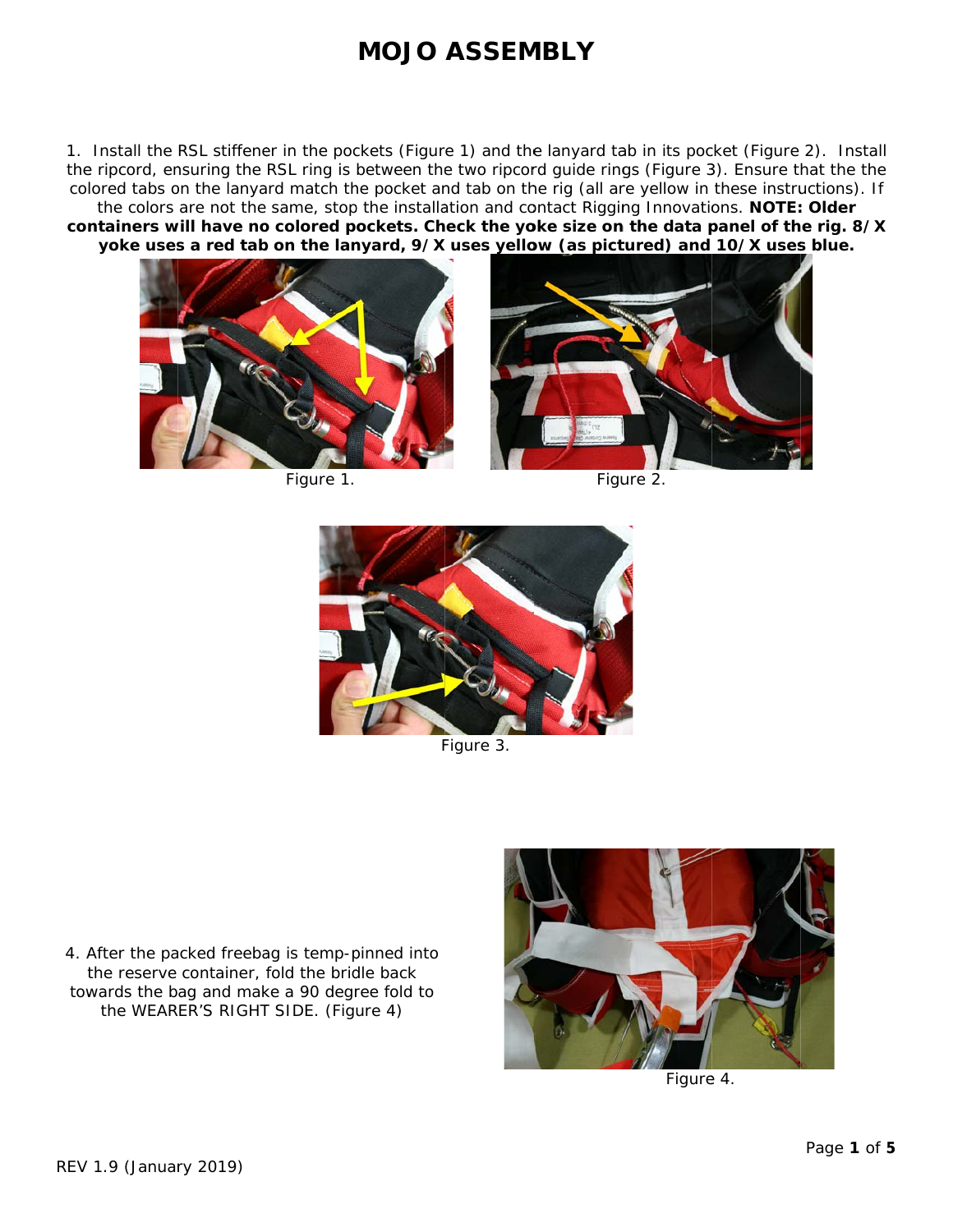5. "S" fold the bridle to the width of the bag yoke until the MOJO release is approximately 12-14 inches (30-35 cm) from the center of the bag AND FACING UP. (*Figure 5*)



*Figure 5.*



*Figure 6.* 

6. Fold the top section of the yoke back over the bridle stack. (*Figure 6*)

7. Fold the bridle stack and yoke onto the ears of the bag. The MOJO release will be UPSIDE DOWN. The MOJO assembly label will be exposed. (*Figure 7*)



*Figure 7.* 



*Figure 8.* 

8. "S" fold all but the last 6-8" (150-300mm) of the upper bridle to the length of the MOJO release. Create a 90 degree fold so that the bridle extends toward the top of the container. (*Figure 8*)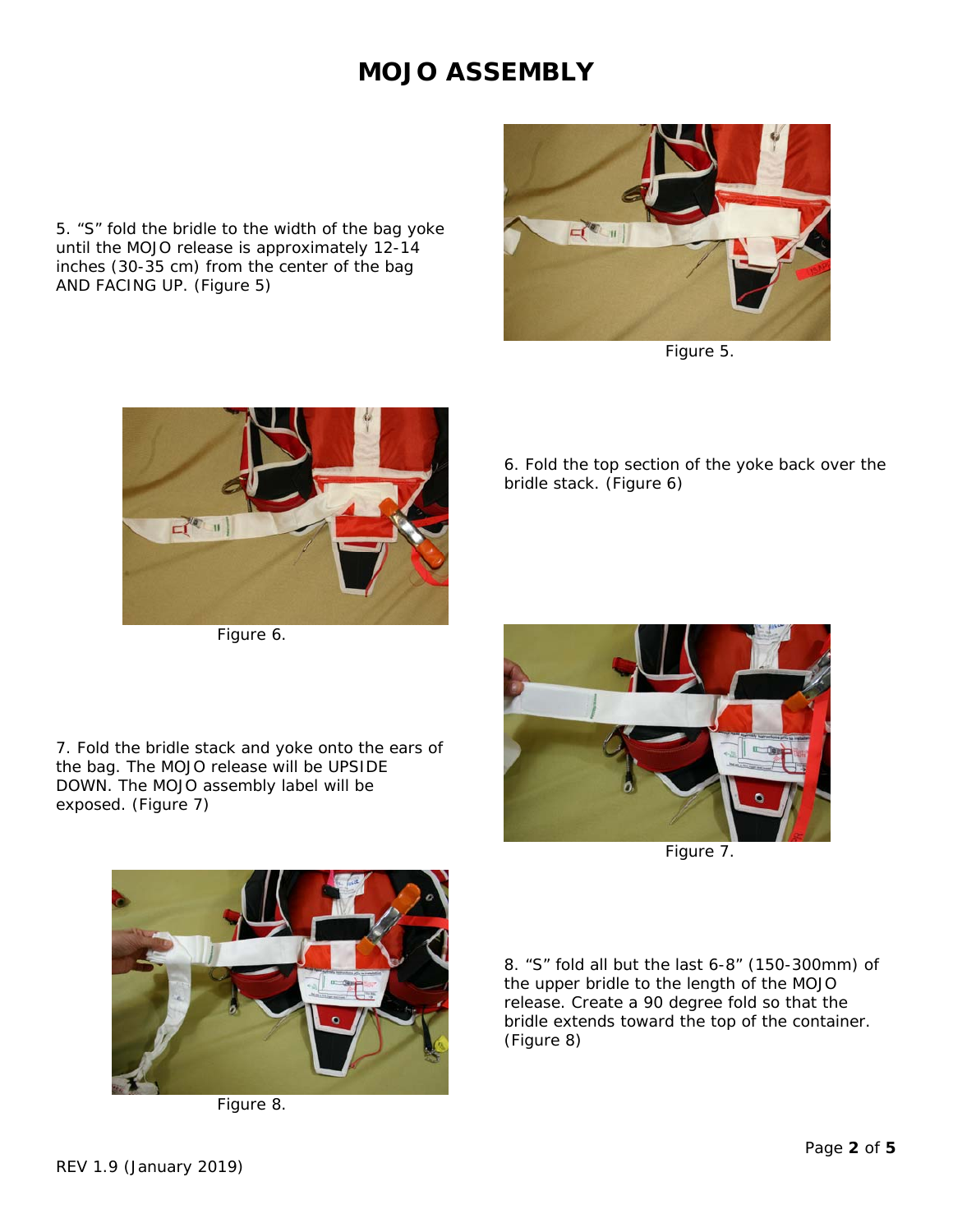9. Move the bridle stack so the edge of the stack is even with the small bridle cover flap on the yoke. "S" fold the 12-14 inches (30-35 cm) of slack in the bridle on top of the stack. THIS SLACK IS IMPORTANT! (*Figure 9*)



*Figure 9.*



*Figure 10.*

10. Flip the bridle stack over so the release is facing UP and centered on the yoke. (*Figure 10*)



*Figure 11*

11. Insert 4.75-lb seal thread into the red tacking anchor. (*Figure 11*)

> 12. Insert the MOJO pin through the loop in the end of the red MOJO RSL lanyard. Push the pin as far as possible into the white pin sleeve.

> Tie the seal thread snugly between the red lanyard and the top of the triangular MOJO base piece.

> Use a standard surgeon's knot and locking knot. (*Figure 12*)



*Figure 12.*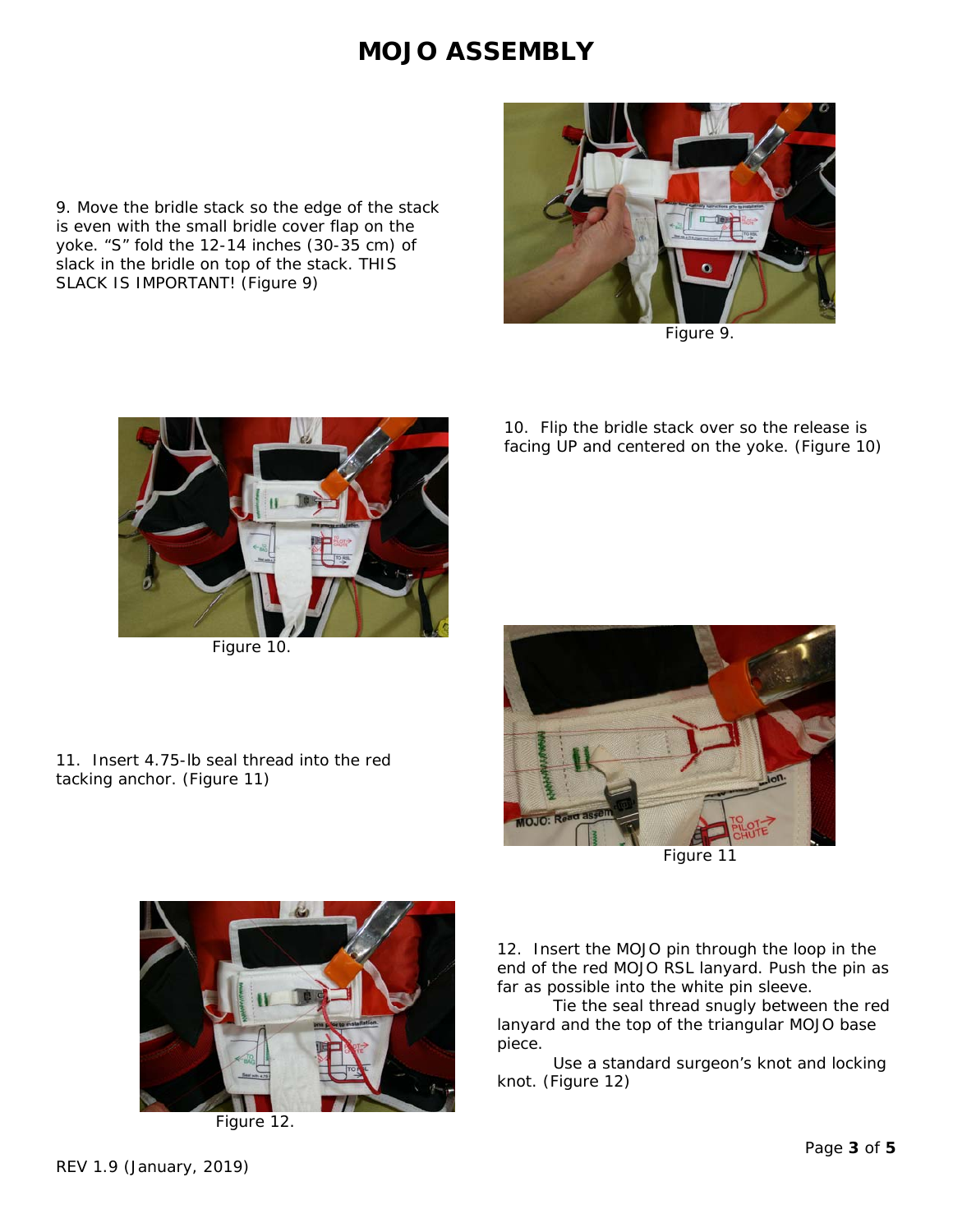13. Trim the thread ends, leaving 1" tails. (*Figure 13*)



*Figure 13.* 

14. Route the red lanyard out the wearer's left side and fold the small bridle cover flap toward the instruction label. (*Figure 14*)



*Figure 14.* 

15. Route the bridle toward the bottom of the container and fold the large bridle cover flap (the flap with the instructions) over the small flap. Secure with a clamp. (*Figure 15*)



*Figure 15.* 

16. Tuck the excess bridle under the bridle folds in order to place the pilot chute over the closing loop. (*Figure 16*)



*Figure 16*.